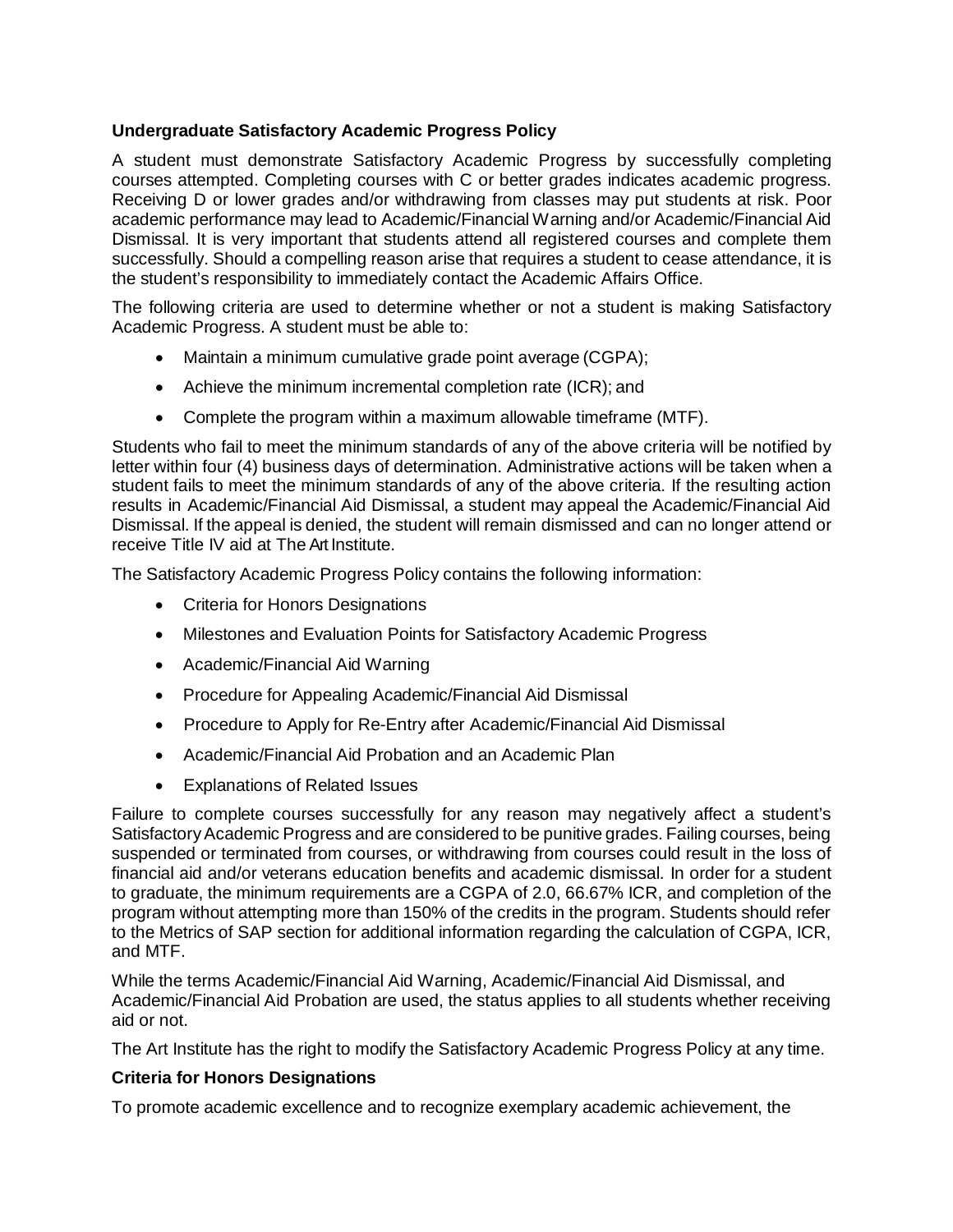following system is recommended for honor designations on a quarter basis and upon graduation:

# **Quarter Honors Designations (at the completion of a quarter)**

Any student who enrolls for and completes 12 credits or more is eligible for the following designations:

# **Quarter GPA Honors Designation**

| 4 O          | <b>President's Honor List</b> |
|--------------|-------------------------------|
| $3.7 - 3.99$ | Dean's Honor List             |
| $3.5 - 3.69$ | Honor Roll                    |

## **Honors Designation at Graduation**

Students who achieve a CGPA of 3.5 or better are designated as Honor Graduates.

## **Milestones and Evaluation Points for Satisfactory Academic Progress**

Compliance with Satisfactory Academic Progress is reviewed every quarter for all certificate and diploma programs.

## **Certificate and Diploma Programs:**

- 1. At the end of the first quarter, students must attain a minimum CGPA of 1.00 and an ICR of 33.33%. Anything below these milestones will result in Academic/Financial Aid Warning for one quarter.
- 2. At the end of the second quarter, students must attain a minimum CGPA of 1.50 and an ICR of 50.00%. Anything below these milestones will result in Academic/Financial Aid Warning for one quarter unless the student was on Academic/Financial Aid Warning in his or her previous quarter. If the student was on Academic/Financial Aid Warning in the previous quarter, failure to meet these standards will result in **Academic/Financial Aid Dismissal**.
- *3.* At the end of the third quarter, and every quarter thereafter, students must attain a minimum CGPA of 2.00 and an ICR of 66.67%. Anything below these milestones will result in Academic/Financial Aid Warning for one quarter unless the student was on Academic/Financial Aid Warning in his or her previous quarter. If the student was on Academic/Financial Aid Warning in the previous quarter, failure to meet these standards will result in **Academic/Financial Aid Dismissal***.*
- 4. Students may not attempt more than 150% of the credits in their programs. Anything in excess of 150% of the credits will result in **Academic/Financial Aid Dismissal**. Dismissal for violating the maximum allowable timeframe can happen at any time.
- **5.** Reentries: To ensure an evaluation is completed for all students in the last 12 months, an evaluation will be completed upon reentry using the criteria for the next applicable evaluation point Students should refer to the Certificate/Diploma Evaluation Point Milestones (CGPA/ICR) requirements) for more information. For example, if a student enrolled in October 2015 and completed the fall quarter, dropped in the winter 2016 quarter and returned in the spring 2017 quarter of the following year, the student would have an evaluation prior to the start of the spring 2017 quarter against the next applicable evaluation point for the student. Students reviewed upon reentry will be advised based on their SAP status at the time of reentry and provided with a projection of what they will need to accomplish in order to be in compliance with SAP requirements at the next official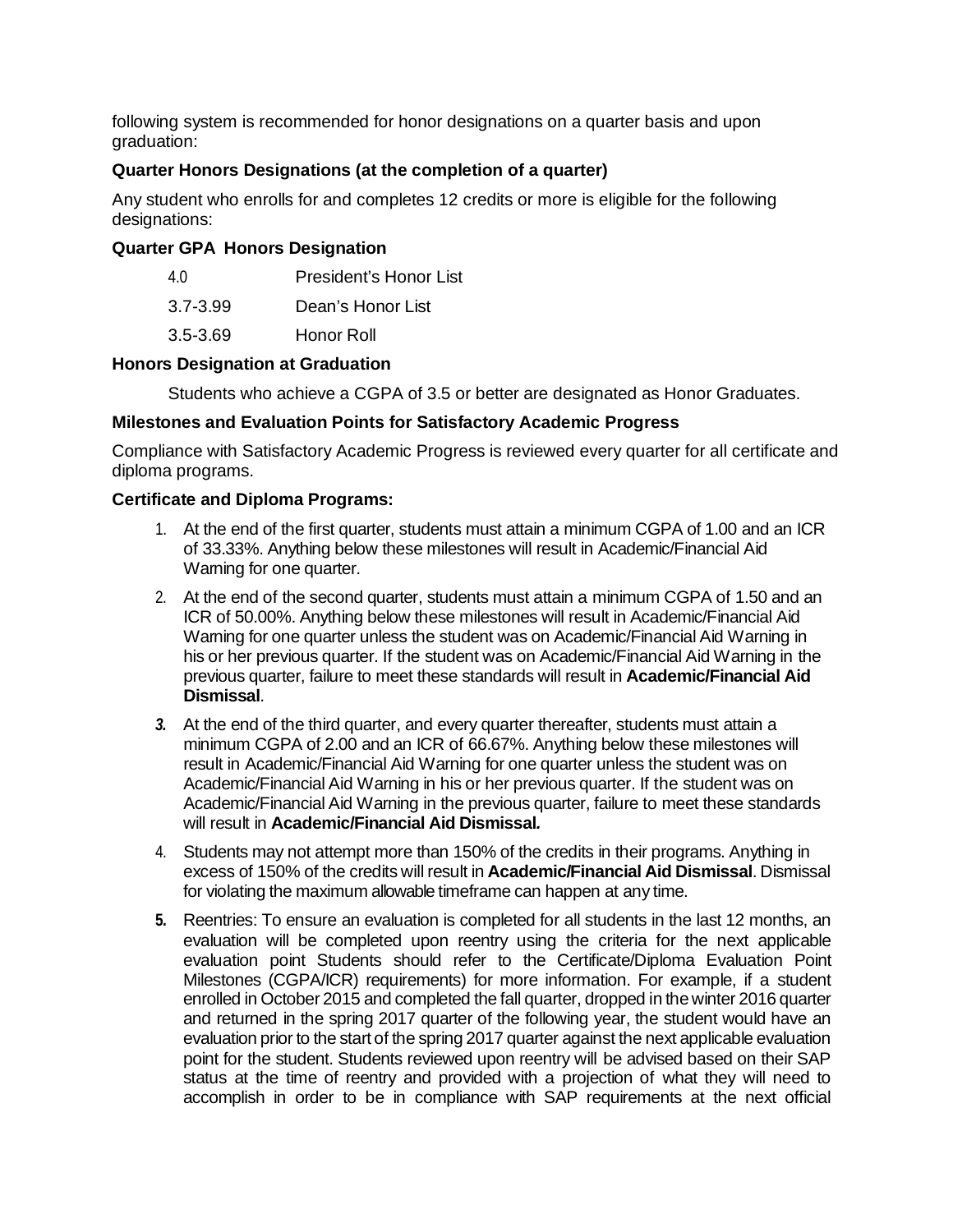evaluation point. Students should refer to the Certificate/Diploma Evaluation Point Milestones (CGPA/ICR) requirements for more information. **Reentries whose evaluation does not indicate the ability to meet the next evaluation point during reentry processing will not be allowed to reenter into the program of enrollment.**

- 6. Students should note that, if they are on Academic/Financial Aid Warning, it will be very difficult to meet the minimum requirements of the next evaluation point. Students should consult with the Registrar concerning their exact requirements.
- 7. Students on Academic/Financial Aid Warning are considered to be making progress toward meeting Satisfactory Academic Progress and, if otherwise eligible, may receive financialaid.
- 8. The grades, grade point average, cumulative data for all courses a student attempted at the Institution, as well as courses successfully transferred from prior postsecondary education, are available on the student portal for review. There is also an indication if a student is on Academic/Financial Aid Warning, on Academic/Financial Aid Probation, or on Academic/Financial AidDismissal.
- 9. Compliance with SAP is reviewed every quarter for certificate and diploma programs. A student who starts or re- enters at a mid-session will have that session count as an entire quarter for SAP purposes.

| <b>CERTIFICATE/DIPLOMA</b>                              |                                        |                                                                                                                            |
|---------------------------------------------------------|----------------------------------------|----------------------------------------------------------------------------------------------------------------------------|
| <b>Evaluation Point</b>                                 | <b>Milestones</b><br>(CGPA and<br>ICR) | Require<br>d Action                                                                                                        |
| End of First Quarter                                    | $< 1.0$ and/or 33.33%                  | Academic/Financial Aid Warning                                                                                             |
| End of Second Quarter $< 1.5$ and/or 50.00%             |                                        | Academic/Financial Aid Warning (if 1st<br>time)/Academic/Financial Aid Dismissal<br>(if on Academic/Financial Aid Warning) |
| End of Third Quarter<br>and every quarter<br>thereafter | $< 2.0$ and/or 66.67%                  | Academic/Financial Aid Warning (if 1st<br>time)/ Academic/Financial Aid Dismissal<br>(if on Warning)                       |
| At Any Time                                             | Anything in excess of 150%<br>MTF      | Academic/Financial Aid Dismissal                                                                                           |

### **Degree Programs:**

Degree programs are evaluated after a student has attempted three quarters and sixth quarters, including portions of a quarter), during the first six quarters. After the sixth quarter, the student is evaluated at the end of each quarter. While grades, GPAs, and incremental completion rates are made available at the end of a student's quarter, they are informational only except at evaluation points. Students may be alerted of their progress at any time and may be required to take specific action.

1. At the end of the first academic year (an academic year is three (3) quarters in which courses are attempted in each quarter), students must achieve a minimum CGPA of 1.00 and an ICR of 33.33%. Anything below these milestones will result in Academic/Financial AidDismissal.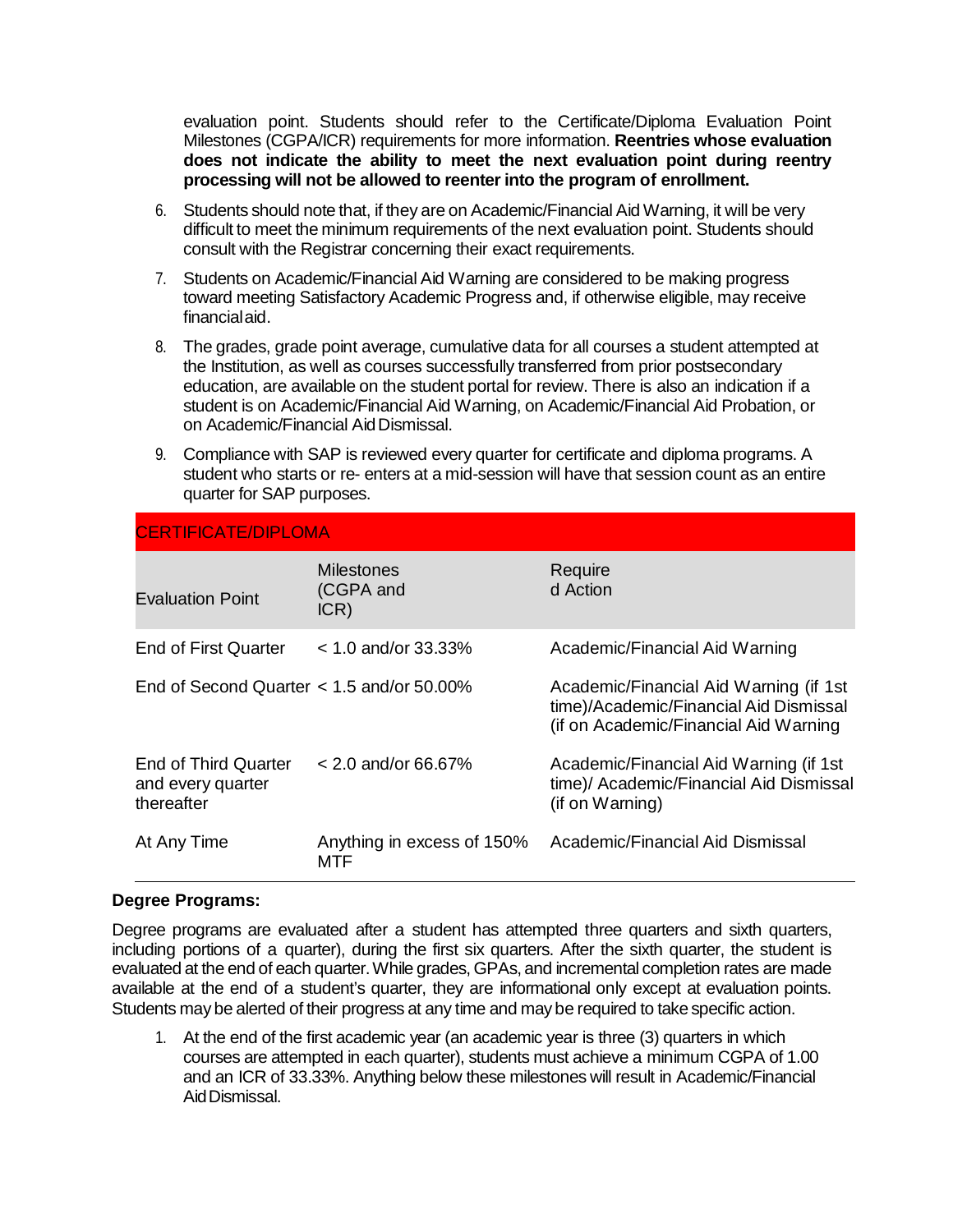- 2. At the end of the second academic year, students must attain a minimum CGPA of 2.00 and an ICR of 66.67%. Anything below these milestones will result in Academic/Financial Aid Dismissal.
- 3. Starting the quarter after the sixth attempted quarter, and every quarter thereafter, students are evaluated at the end of each quarter and must attain a minimum CGPA of 2.00 and an ICR of 66.67%. Failure to meet these standards will result in Academic/FinancialAid Warning unless the student was on Financial Aid Warning the previous quarter. If the student was on Academic/Financial Aid Warning in the previous quarter, failure to meet these standards will result in Academic/Financial Aid Dismissal.
- 4. Students may not attempt more than 150% of the credits in their programs. Anything in excess of 150% of the credits will result in Academic/Financial Aid Dismissal. Dismissal for violating the maximum allowable timeframe can happen at any time.
- 5. The grades, grade point average, cumulative data for all courses a student attempted at the Institution, as well as courses successfully transferred from prior postsecondary education, are available on the student portal for review. There is also an indication if a student is on Academic/Financial Aid Warning, on Academic/Financial Aid Probation or on Academic/Financial Aid Dismissal.
- 6. For degree programs, compliance with SAP is reviewed every academic year during a student's first two years and quarterly thereafter. A student who starts or re-enters at a midsession will have that session count as an entire quarter for SAP purposes.
- 7. Students on Academic/Financial Aid Warning are considered to be making progress toward meeting Satisfactory Academic Progress and, if otherwise eligible may receive financial aid.
- **8.** Reentries: To ensure an evaluation is completed for all students in the last 12 months, an evaluation will be completed upon reentry processing using the criteria for the next applicable evaluation point. Students should refer to the Degree Programs Evaluation Point Milestones (CGPA/ICR) requirements for more information. For example, if a student enrolled in October 2015 and completed the fall quarter, dropped in the Winter 2016 quarter and returned in the spring 2017 quarter of the following year, the student would have an evaluation prior to the start of the spring 2017 quarter against the next applicable evaluation point for the student. Students reviewed upon reentry will be advised based on their SAP status at the time of reentry and provided with a projection of what they will need to accomplish in order to be in compliance with SAP requirements at the next official evaluation point. Students should refer to the Degree Programs Evaluation Point Milestones (CGPA/ICR) and requirements for more information. **Reentries whose evaluation does not indicate the ability to meet the next evaluation point during reentry processing will not be allowed to reenterinto the program of enrollment.**

| <b>DEGREE PROGRAMS</b>         |                                                      |                                  |
|--------------------------------|------------------------------------------------------|----------------------------------|
| <b>Evaluation Point</b>        | <b>Both Milestones (CGPA</b><br>and ICR) Must be Met | <b>Required Action</b>           |
| End of First Academic Year     | $<$ 1.00 and/or 33.33%                               | Academic/Financial Aid Dismissal |
| End of Second Academic<br>Year | $< 2.00$ and/or 66.67%                               | Academic/Financial Aid Dismissal |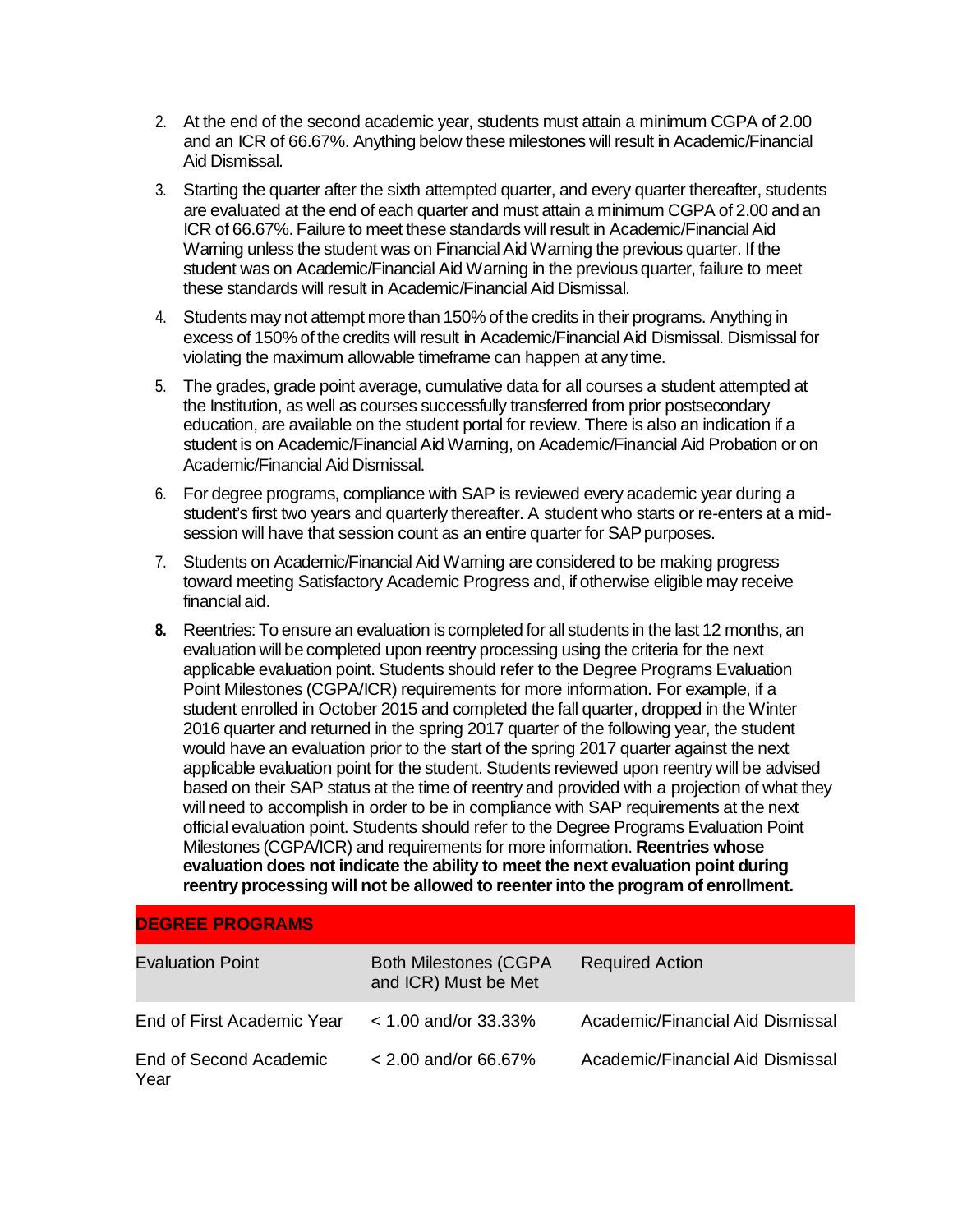| End of Seventh Quarter and $\leq$ 2.0 and/or 66.67%<br>Thereafter |                                   | Academic/Financial Aid Warning (if<br>1st time)/ Academic/Financial Aid<br>Dismissal (if on Academic/Financial<br>Aid Warning) |
|-------------------------------------------------------------------|-----------------------------------|--------------------------------------------------------------------------------------------------------------------------------|
| At Any Time                                                       | Anything in excess of<br>150% MTF | Academic/Financial Aid Dismissal                                                                                               |

If the review of a student's Satisfactory Academic Progress performed at any time indicates that it is mathematically impossible to meet the minimum requirements of the SAP policy at the next mandatory check point, the student will result in Academic/Financial Aid Dismissal. To be removed from Academic/Financial Aid Warning or Academic/Financial Aid Probation, a student must meet the SAP requirements at the next applicable measuring point.

### **Procedure for Appealing Academic/Financial Aid Dismissal**

A student who is dismissed for violating Satisfactory Academic Progress must appeal in writing to the Academic Affairs Office for re-entry before the start of the quarter in which he/she wishes to return. The written appeal must state the mitigating circumstances that contributed to the dismissal. The written appeal must be supported with appropriate documentation of the mitigating circumstances with an explanation on how the circumstances have been remedied or changed to ensure that he or she will be able to meet satisfactory academic progress if readmitted.

The Dean of Academic Affairs or the Campus Leader will review the student's appeal and will determine within 14 business days of the date of the receipt of the appeal whether the circumstances and academic status warrant consideration for re-admission. The student may be asked to appear in person during the review process when deemed necessary. Upon the appeal decision, the student will be notified both verbally and in writing. The appeal decision will be final. Following is a comprehensive list of events that indicate there may be a mitigating circumstance, which has negatively impacted academic progress:

- Death of an immediate family member
- Student illness requiring hospitalization (this includes mental health issues)
- Illness of an immediate family member where the student is the primary caretaker
- Illness of an immediate family member where the family member is the primary financial support
- Abusive relationships
- Divorce proceedings
- Previously undocumented disability
- Natural disaster
- Family emergency
- Financial hardship such as foreclosure or eviction
- Documentation from a Professional Counselor
- A doctor documented illness of the student for a significant period of time
- Military deployment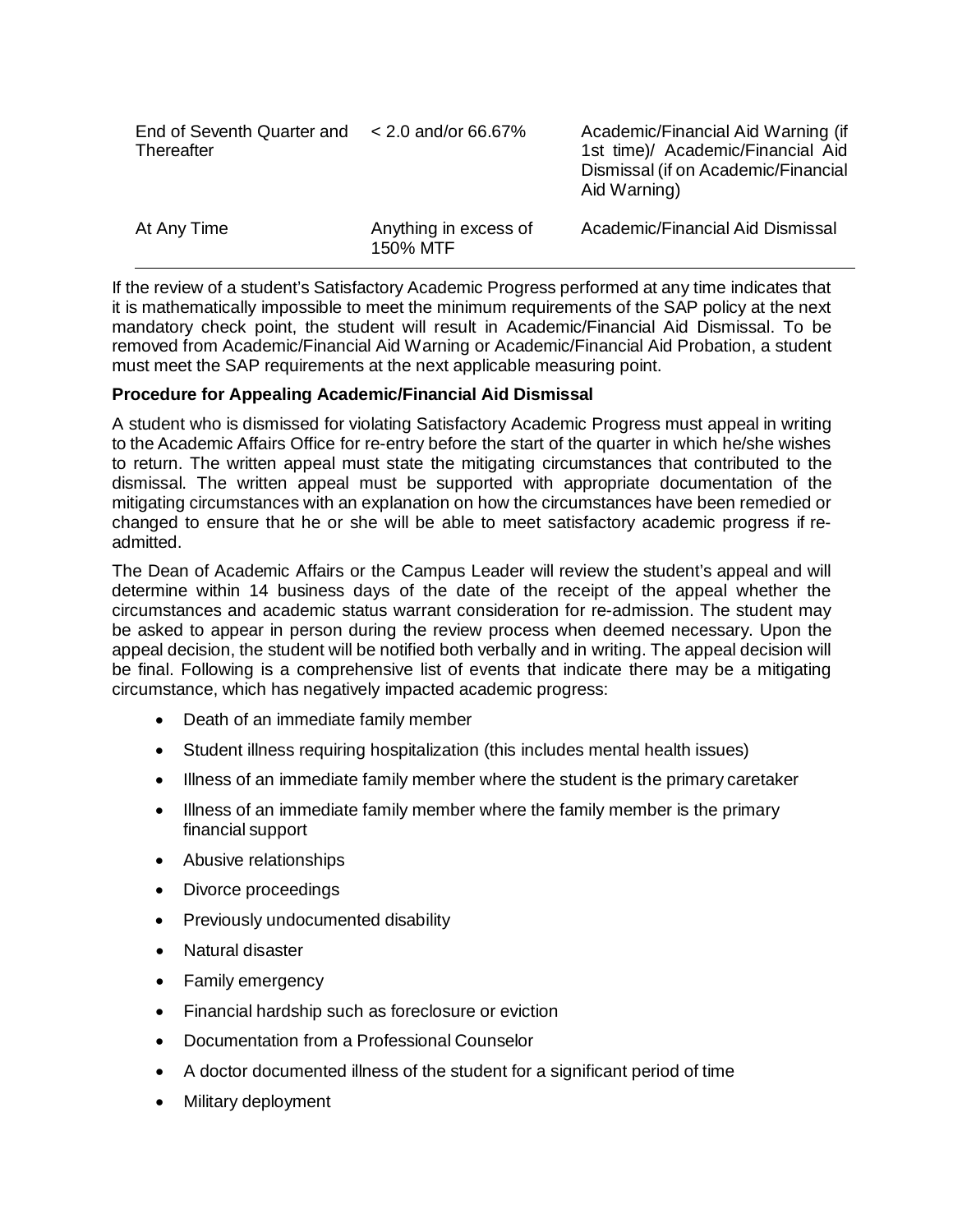- Military Permanent Change of Station (PCS)
- Special Circumstances

Students should understand that having a mitigating circumstance does not automatically mean the appeal will be approved. The Dean of Academic Affairs or the Campus Leader will determine if the student has sufficiently provided documentation of the mitigating circumstance (as outlined above) and that the student has resolved the mitigating circumstance.

A student who is successful in his or her appeal is able to apply for re-entry and if otherwise eligible, receive financial aid for one quarter; however, the student will be placed on Academic/Financial Aid Probation at the start of the academic quarter. A student on Academic/Financial Aid Probation may receive financial aid (if otherwise eligible) for one quarter. If the appeal is denied, aid cannot be paid and the student is dismissed.

Students who have an appeal denied can reapply; however, the passage of time by itself does not impact the appeal decision.

The Dean of Academic Affairs or the Campus Leader is responsible for determining the appropriateness of the mitigating circumstance in regards to severity, timing, and duration of the mitigating circumstance, and for determining whether the student's situation has changed that would allow the student to demonstrate satisfactory academic progress at the end of the Academic/Financial Aid Probation or the end of the period as delineated in the Academic Plan and described below. Any consideration of the conditions outside of the list provided should be discussed with the Dean of Academic Affairs or the Campus Leader. Student life issues and making the transition to college are not considered mitigating circumstances under this policy.

Documentation from a professional counselor should not breach the student/counselor relationship and should remain confidential. A memorandum or letter on school or organizational letterhead indicating a counselor's opinion that the student issues may be accommodated to ensure that the student will be able to meet Satisfactory Academic Progress will suffice as proof of mitigating circumstances, as well as documentation that the student's circumstances have been remedied or changed to ensure that the student will be able to meet Satisfactory Academic Progress with the accommodations from the institution.

If a student's appeal is successful, the student will be placed on Academic/Financial Aid Probation for one quarter (or two, if eligible) following re-admittance. The student will be eligible for financial aid during the Academic/Financial Aid Probation period. The Program Chair or the Program Coordinator must develop, document and maintain as part of the appeals process, a concrete Academic Plan for how a student will complete his remaining coursework and meet the minimum requirements of Satisfactory Academic Progress by the end of either the Academic/Financial Aid Probation period or by the end of the quarter included in the Academic Plan. The Academic Plan must detail specific timeframes and student success measures and cannot be greater than one (1) quarter for certificate or diploma programs, but for degree programs may be up to two (2) quarters, if necessary for the student to meet the minimum requirements of Satisfactory Academic Progress. The Academic Plan must be reviewed with the student so that designated Academic Plan is being met and the student will remain on track to achieve the success measures within the approved timeframe. For students in degree programs that may have an Academic Plan for more than one quarter, the student must meet the academic targets of the Academic Plan at the end the first quarter when the student is on Academic/Financial Aid Probation and by the end of the Academic Plan, the student must meet the minimum requirements of Satisfactory Academic Progress. If the student meets the academic goals and requirements under the Academic Plan for the first quarter while on Academic/Financial Aid Probation, he or she may complete the second quarter under the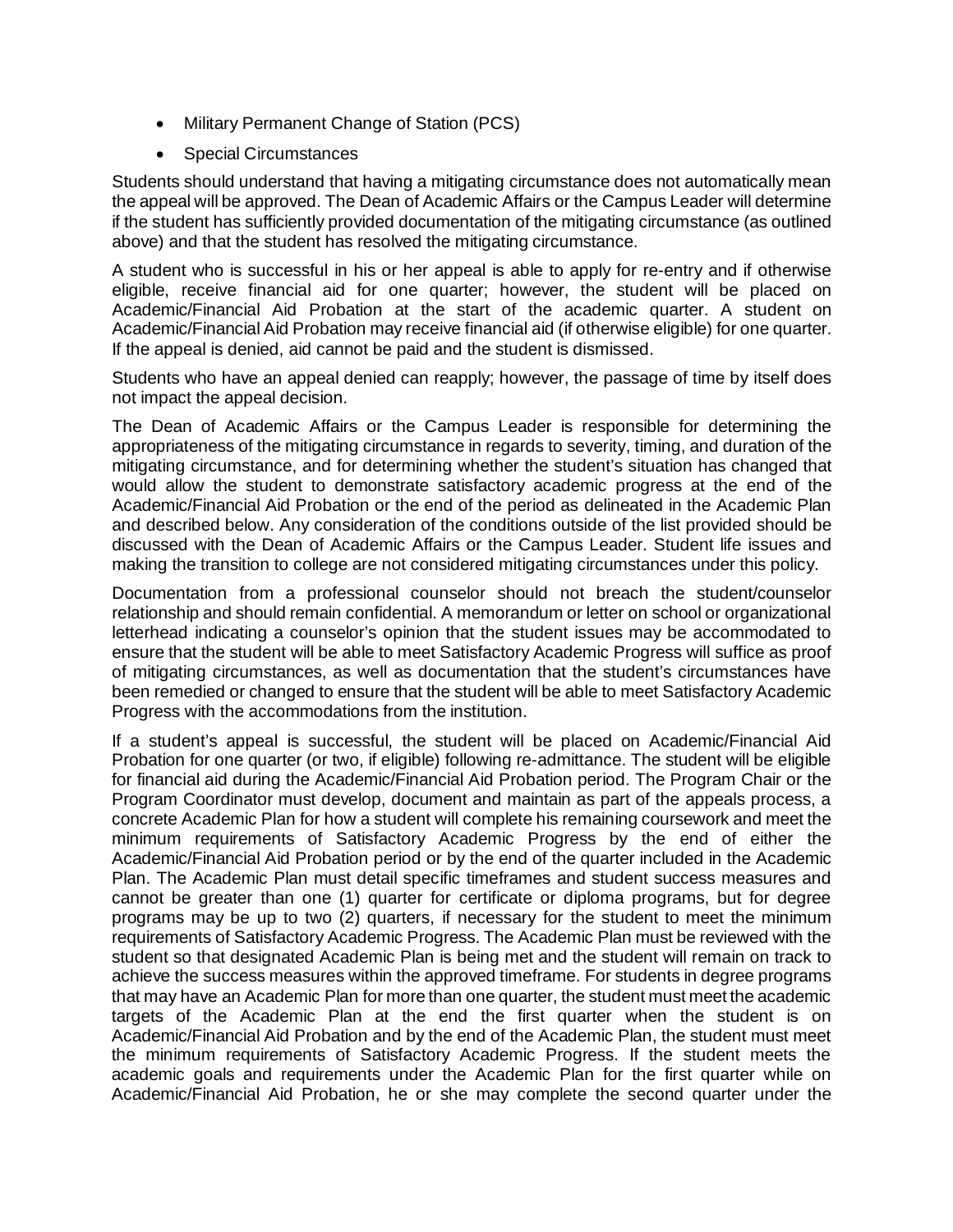Academic Plan and be eligible to receive financial aid. Failure to meet the established goals included in the Academic Plan will result in Academic/Financial Aid Dismissal

### **Registrars will ensure that students have been notified that they are on Academic Warning/Financial Aid Warning, Academic Probation/Financial Aid Probation, or Academic/Financial Aid Dismissal with a student signed Satisfactory Academic Progress Prediction Calculation Form.**

Any student who ceased attendance or withdrew from the institution will be evaluated against the minimum standards of the Satisfactory Academic Progress for grades and credits attempted as of the time of withdrawal in his or her last quarter of attendance. Any student who did not meet the minimum standards of Satisfactory Academic Progress at the SAP evaluation point must go through the same appeal process should the student want to be readmitted. The appeal procedure described in the preceding section applies.

Upon the appeals decision, the student will be notified both verbally and in writing. The appeals decision will be final.

Any student who is on Academic/Financial Aid Dismissal can no longer attend The Art Institute nor receive Title IV at the institution.

### **Additional Appeal Procedures:**

While an appeal can be made for maximum allowable timeframe, the Dean of Academic Affairs must review the appeal.

If a student who has successfully appealed an Academic/Financial Aid Dismissal is later again dismissed, the student can file one additional appeal as long as the appeal is based on different mitigating circumstances from any previous appeal, the new mitigating circumstance occurred after the previous successful appeal, the student is showing significant Satisfactory Academic Progress, and mathematically the student can meet the next SAP evaluation points requirements. In addition to the appeal must also be reviewed by the Dean of Academic Affairs.

### **Explanations of Related Issues**

### *Calculation of CGPA*

A student's cumulative grade point average is calculated by a) multiplying credits for each course by grade points associated with the grade earned; b) totaling the grade points earned for all the courses, and c) dividing total grade points earned by the total number of quality credits. The Art Institute uses a 4.0 scale in assigning grade points. If there is a change of programs, only courses applicable to the new program will be considered in the CGPA.

### **Repeated Courses and Grades**

As courses are retaken, only the highest grade will count in the GPA/CGPA. All attempts are included in the credit hours attempted for the purposes of calculating the incremental completion rate. Withdrawn and failing grades are included in the maximum allowable timeframe and incremental completion rate as credit hours attempted, but not earned. The grade Incomplete (I) is calculated as if it is an F for CGPA and ICR purposes until it is changed to another grade and the course will be included as credits attempted, but not credits earned, until it is changed to anothergrade.

### **Remediation of Academic Deficiencies**

It is strongly recommended that any student with withdrawn or failing grades enroll in the same course(s) in the subsequent quarter to improve academic performance.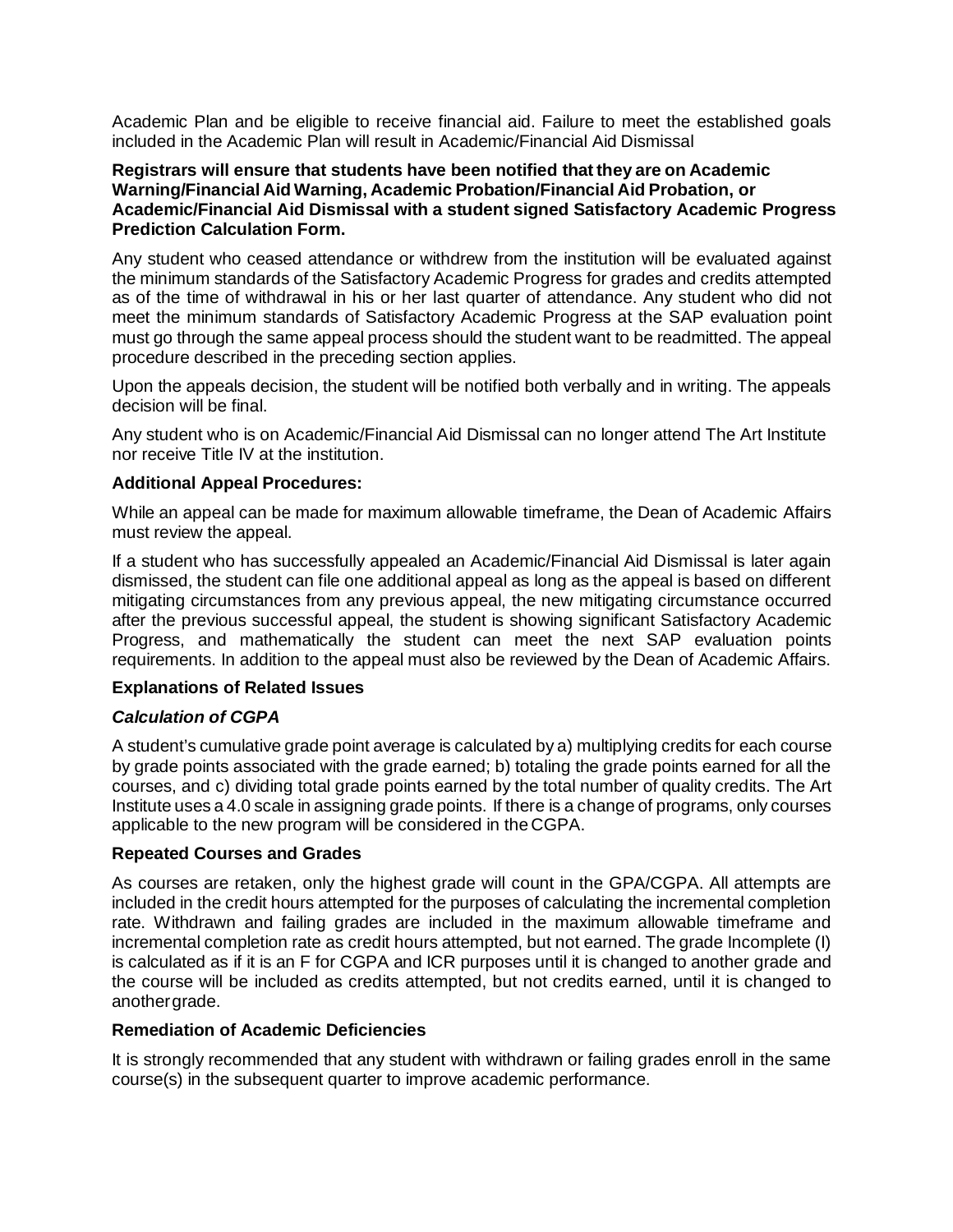# **Transfer Credits from another Postsecondary Institution**

Credits from transfer courses are calculated in the maximum allowable credits and incremental completion rate requirements as credits attempted and credits earned. Grades for credits transferred from any other postsecondary institution will be recorded as *Transfer Credit (TR)* and will not be calculated in the student's CGPA.

# **Change of Program**

Students will be allowed one change of program. Changing from a day program to an evening program of the same major is not considered a change of major. Changing from an associate's program to a bachelor's program in the same major is not considered a change of major. Courses that apply to the second major will be recorded as earned credit and will affect the student's CGPA and will be included as credits attempted and credits earned. Students who change programs must sign a new program enrollment agreement, which must be filed in the student's academic file. If a student is at the point of dismissal for Satisfactory Academic Progress in the first major, that student must be put on Academic/Financial Aid Dismissal, appeal the dismissal, and have the appeal granted based on mitigating circumstances before transferring to the new program. Under no circumstances can a request to change majors circumvent a dismissal of Satisfactory Academic Progress.

In cases in which a student has graduated from one program and then subsequently begins work in a different program, grades earned in the first program, if applicable to the new program, will be recorded with the letter grades and, thus will be included, in the CGPA and will be included in the ICR as credits attempted and credits earned.

# **Transfers from another Art Institute**

A student must be maintaining Satisfactory Academic Progress in order to be allowed the opportunity of transferring from one program to another or from one school or campus to another. A student who is on Academic/Financial Aid Dismissal and wishes to transfer to another affiliated Art Institute must appeal his/her Academic/Financial Aid Dismissal at the originating school and receive reinstatement prior to the transfer. An affiliated Art Institute is any campus that shares the same leading six-digit OPE-ID number with the originating school. Campus that share the same leading six-digit OPE-ID number are the same institution. Course credits and applicability of those credits at each Art Institute for a program can vary from location to location. Student should discuss any possible transfer with the Art Institute being considered for transfer.

## **Grading System**

At the conclusion of each course in the program, the student receives a report of his or her grade(s) for the course(s) just completed. The grades are entered also in the student's academic transcript, which is updated each quarter. The criteria for determining a student's grade shall be as follows (on a percentage of total point basis):

## **The Metrics of SAP**

## **Academic Grading System**

The grading system incorporates letter grades, equivalent numeric values, and letter codes as follows:

| Letter Grade | <b>Quality Points</b> |
|--------------|-----------------------|
| A            | 4.0                   |
| А-           | 3.7                   |
| B+           | 3.4                   |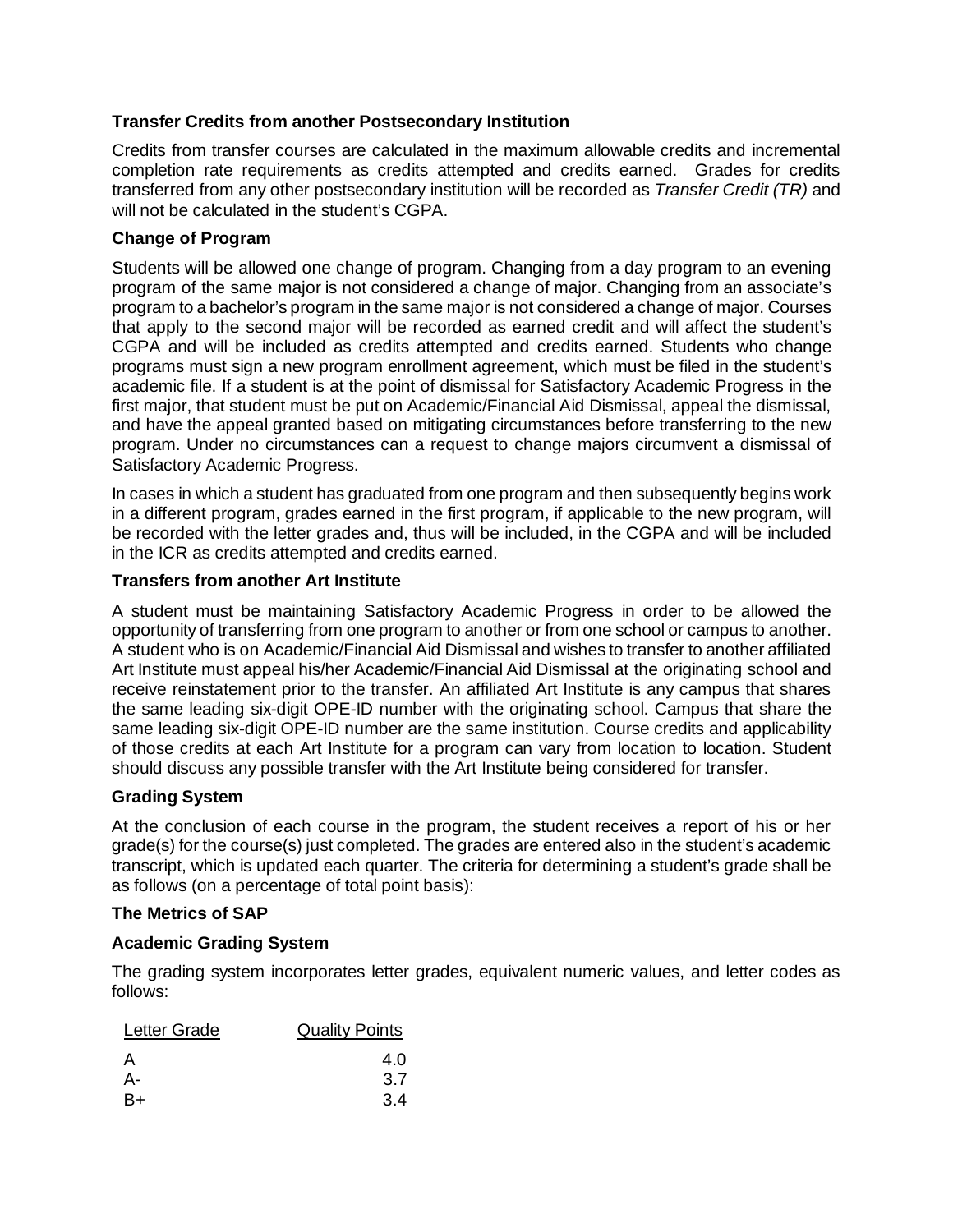| B     | 3.0 |
|-------|-----|
| B-    | 2.7 |
| $C+$  | 2.4 |
| C     | 2.0 |
| $C -$ | 1.7 |
| D+    | 1.4 |
| D     | 1.0 |
| F.    | 0.0 |

\*F does compute in GPA and CGPA and does count as credit attempted.

# **Other Grade Codes worth Zero Quality Points:**

| $CR = Credit through$<br><b>Examination</b>                | Credits Earned/TR grade. This does not affect CGPA.<br>They do impact ICR and MTF.                                                                                                                                                                                                                                                                                                                                                          |
|------------------------------------------------------------|---------------------------------------------------------------------------------------------------------------------------------------------------------------------------------------------------------------------------------------------------------------------------------------------------------------------------------------------------------------------------------------------------------------------------------------------|
| $I = Incomplete$                                           | Affects ICR/MTF/CGPA (Computes as an F).                                                                                                                                                                                                                                                                                                                                                                                                    |
| <b>IPA = Incomplete Pass</b>                               | This grade is assigned only when some portion of a<br>course has not been completed for good and sufficient<br>reason. Courses in which IPA grades are assigned must<br>be completed no later than the end of the next regular<br>term in which the student is enrolled or the grade will be<br>recorded as F on the permanent record in the term in<br>which the grade is granted to replace the IPA. IPA does<br>not affect CGPA/ICR/MTF. |
| $IP = In Progress$                                         | This identifier is used when a student is actively<br>registered and attending a course. This does not affect<br>the CGPA/ICR/MTF.                                                                                                                                                                                                                                                                                                          |
| <b>S</b> = Suspension                                      | Affects ICR/MTF/CGPA (Computes as an F).                                                                                                                                                                                                                                                                                                                                                                                                    |
| $NC = No Credit$                                           | This grade is reserved for zero-credit courses only.<br>Non- credit courses are not computed in the CGPA/<br>ICR/MTF.                                                                                                                                                                                                                                                                                                                       |
| <b>NP = Not passing/Fail</b>                               | Does not affect ICR/CGPA. This grade designation is<br>utilized to indicate that a student did not satisfactorily<br>complete a non-credit course.                                                                                                                                                                                                                                                                                          |
| <b>P</b> or PR= Proficiency Credit<br>by Exam or Portfolio | This does not affect CGPA. They do impact ICR and<br>MTF.                                                                                                                                                                                                                                                                                                                                                                                   |
| $PA = Pass$                                                | This grade designation is utilized to indicate that a<br>student acceptably completed a non-credited course.<br>Does not affect ICR/MTF/CGPA.                                                                                                                                                                                                                                                                                               |
| SP or SA = Satisfactory/Pass                               | This grade designation is utilized to indicate that a<br>student acceptably completed a non-credited course.<br>Does not affect ICR/MTF/CGPA.                                                                                                                                                                                                                                                                                               |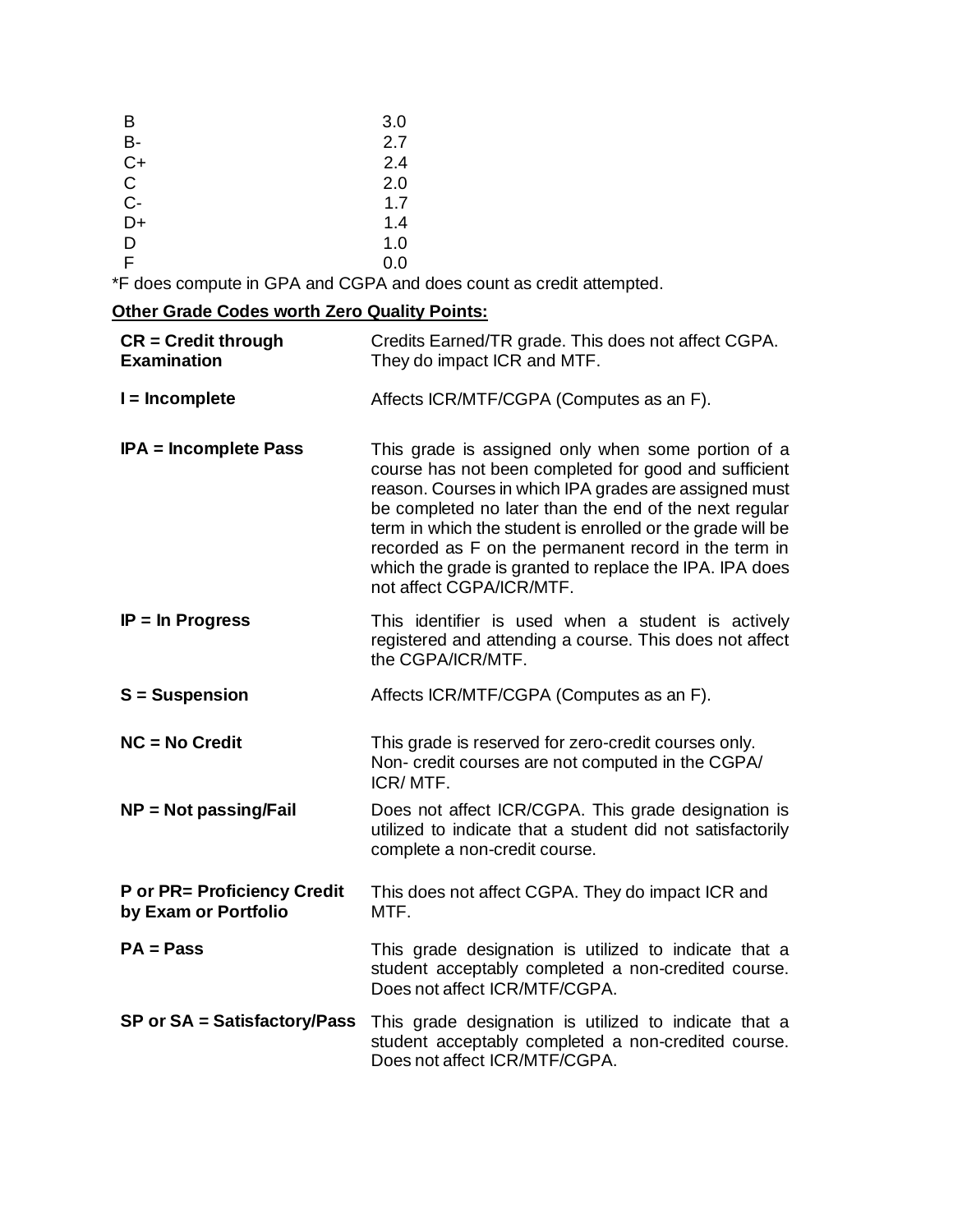| <b>T</b> = Termination from course                        | Affects ICR/MTF/CGPA (Computes as an F).                                                                                                                                                                                                                                                                                                                                                                                                                                                                           |
|-----------------------------------------------------------|--------------------------------------------------------------------------------------------------------------------------------------------------------------------------------------------------------------------------------------------------------------------------------------------------------------------------------------------------------------------------------------------------------------------------------------------------------------------------------------------------------------------|
| <b>TR</b> = External Transfer Credit                      | Grade designation utilize for transfer credits. This does<br>not affect CGPA. They do impact ICR and MTF.                                                                                                                                                                                                                                                                                                                                                                                                          |
| $U =$ Unsatisfactory                                      | Indicates that a student unsuccessfully completed a non-<br>credited course. Does not affect ICR/MTF/CGPA.                                                                                                                                                                                                                                                                                                                                                                                                         |
| <b>F= Earned F</b>                                        | Students who met the course requirements by<br>completing the final assignment in the course. Final<br>assignment includes a final exam, final project, final<br>paper, portfolio presentation, or capstone project. If a<br>student completed all assignments, including the final<br>assignment of the course, but did not pass the course,<br>the F grade will be considered earned. The faculty will<br>award this grade when appropriate. Does compute in<br>GPA and CGPA and does count as credit attempted. |
| $W = With drawn$                                          | When a student withdraws from the total program of<br>study by the end of the ninth week of the quarter or from<br>individual classes after drop/add, but before the end of<br>the ninth week of the quarter. The W is not used in the<br>calculation of the GPA or CGPA, but is considered<br>attempted credits, but not earned credits.                                                                                                                                                                          |
| $WF = Without$ and Withdrawal Fail                        | When a student withdraws from individual courses or a<br>total academic program of study after the ninth week of<br>classes. The WF is calculated as an F in the GPA and<br>CGPA. The WF also counts as attempted credits and<br>not earned credits.                                                                                                                                                                                                                                                               |
| $WX = Course$ was<br>registered for but never<br>attended | Self-explanatory and does not affect ICR/MTF/CGPA.                                                                                                                                                                                                                                                                                                                                                                                                                                                                 |

Students receive grades at the end of each quarter including mid-quarter. The grade report contains both the grade point average for the quarter (GPA) and cumulative grade point average (CGPA) for the program. When a course is repeated after failure, the grade earned upon repeating the class replaces the original grade in determining the grade point average. The failing grade will still appear on the transcript.

### **Repeating Courses**

Grades earned in repeated courses will replace grades of F, W, or WF. Course credits with grades of F, W, or WF are included in the maximum allowable timeframe and incremental completion rate requirements as credits attempted, but not earned. Students with incomplete grades will receive an F if a grade change is not submitted by the end of the second week of the following term. The grade of I indicates Incomplete and is calculated as an F until it is changed to another grade and the course will be included as course credits attempted, but not earned. Only if it is part of an Academic Plan may students retake courses in which they received a passing grade in order to improve their CGPA, but can retake a course passed only one additional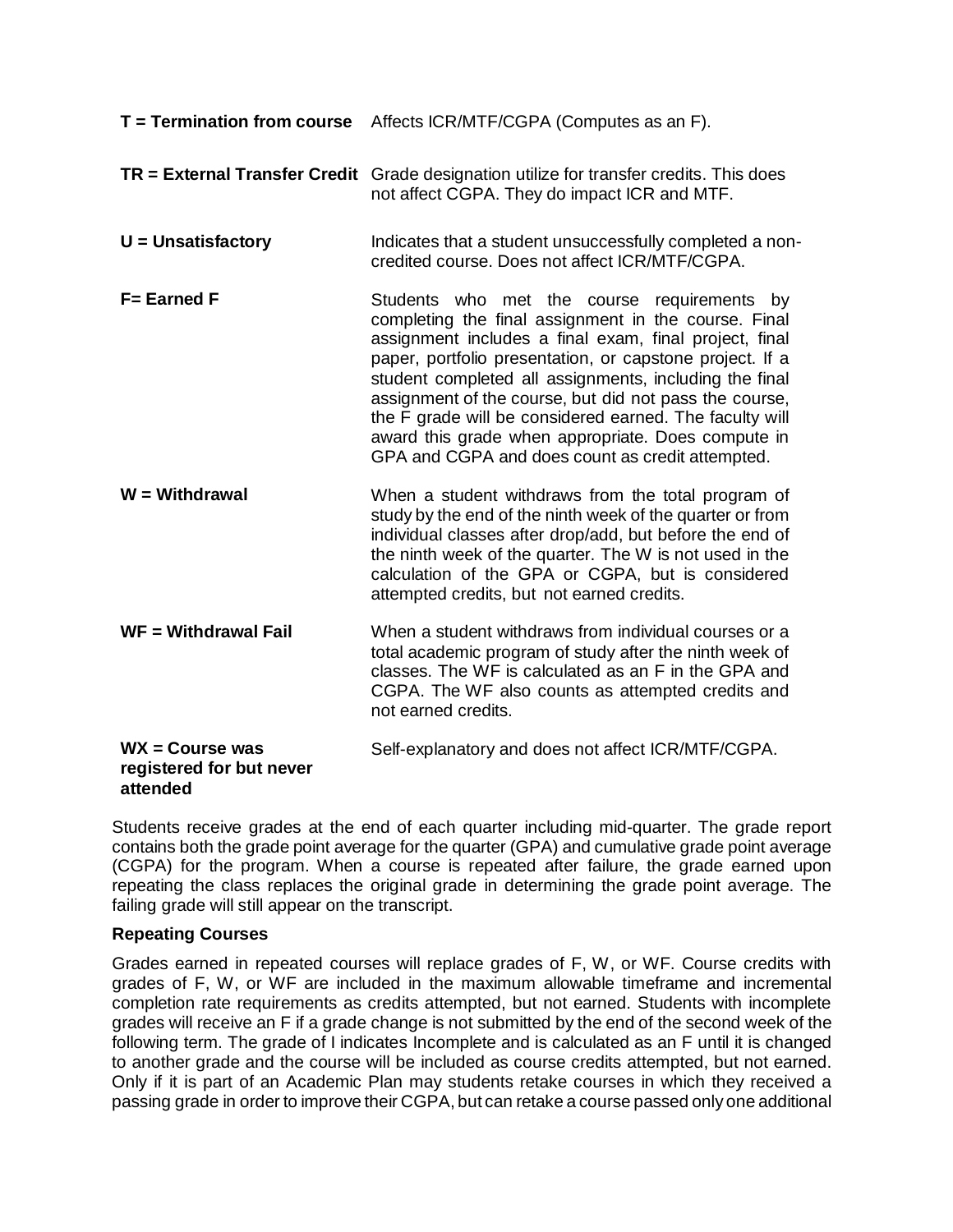time. Credits from all repeated courses are included as credits attempted. The highest grade earned will be used in the CGPA calculations.

# **Changed Grade**

When a final course grade has been established and recorded in the student record, the grade may not be changed without approval by both the Dean of Academic Affairs. Only the final grade (not the original grade/code) will be computed in the grade point average. The final grade is the one that counts in thecalculation.

# **Appealing a Final Course Grade:**

A student who is concerned with a final grade in a course should initially speak with the respective course faculty in order to understand how the grade was derived based on the course grading criteria. If, after meeting with the faculty, the student is not satisfied with the explanation of the final grade and does not feel that the grade is justified or appropriate, the student should meet with the Program Chair, Program Coordinator, or other designee to discuss the situation. If a resolution is not met at this level, the student may file an official grade appeal by submitting an Appeal Grade Change Form, which includes a written account explaining their perspective as to why the grade is not appropriate based on the course grading criteria and the steps taken to remedy the situation. In addition, the student should include his or her name, phone number, and ID number. This written account should be provided to the Registrar before the end of Week One of the quarter immediately following the finalized grade being appealed.

The Academic Affairs Office will convene an Appeal Committee of qualified academic staff or faculty to review the appeal and reach a final decision. The student may be required to meet with the Appeal Committee and provide requested assignments and/or projects from the course. All decisions made by the Appeal Committee are communicated to the student within one business day and prior to the end of the schedule adjustment period. If the student is not satisfied with the Appeal Committee decision, the student must submit a letter to the Dean of Academic Affairs. The decision of the Dean of Academic Affairs is final.

## **Calculations**

The Art Institute measures and records academic performance by computing the Grade Point Average (GPA) and Cumulative Grade Point Average (CGPA) for each student, using the letter grades, four-point scale, and credit-hour values. GPA is the average of grade points a student earns during one quarter. CGPA is the cumulative average of all grade points a student has earned over all quarters at The Art Institute. An example of how GPA and CGPA are computed is as follows: Imagine that a student is taking a total of two courses during one quarter. One course has a four credit hours value and the student earns an A. The second course has a three credit hour value and the student earns a B. Each letter grade carries a grade point value. Grade point values are multiplied by credit hours. In this example:

- $A = 4$  grade points x 4 credit hours = 16 grade points earned
- $B = 3$  grade points x 3 credit hours = 9 grade points earned

To compute the GPA, divide the total number of grade points earned for the quarter by the total number of credit hours earned for the quarter.

16 grade points  $+9$  grade points = 25 total grade points

25 grade points earned divided by 7 total hours earned = student's GPA for the quarter, 3.571 which is rounded to 3.57.

Rounding occurs after the four digit of a CGPA is calculated and if the fourth digit is 5 or over, it is rounded up. If the fourth digit is 4 or lower, it is rounded down.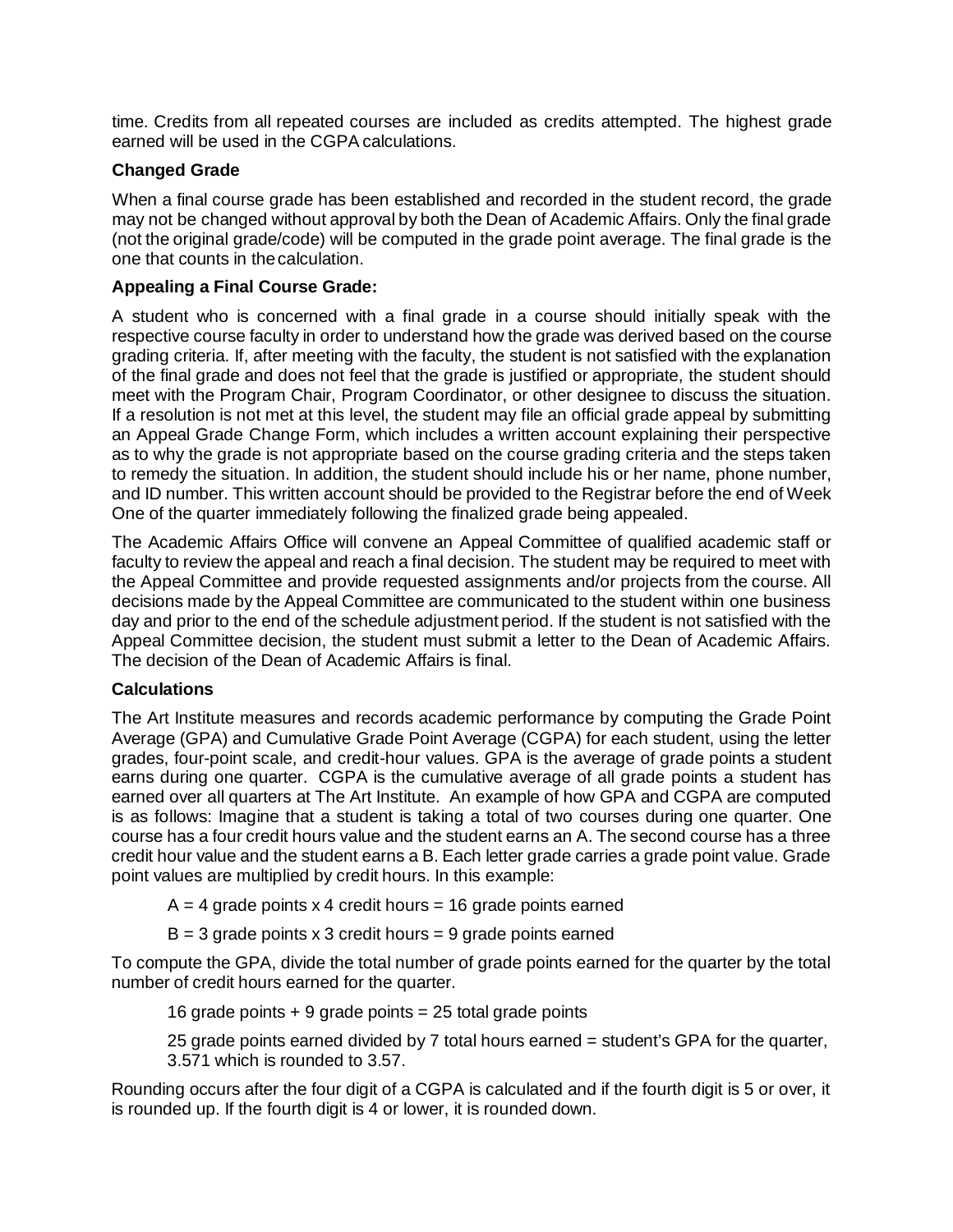A student's CGPA is computed in the same way by dividing the student's total grade points earned from all quarters/semester at The Art Institute by the student's total credit hours earned from all quarters at The Art Institute.

### **Incremental completion rate** is determined as follows:

## **(EARNED CREDITS at the institution + TRANSFER CREDITS Accepted)**

### **(ATTEMPTED CREDITS at the institution + TRANSFER CREDITS Accepted)**

**The 150% MTF:** Only the attempted courses required in the program for which the student is currently enrolled are used in determining the number of MTF credits remaining.

### **The 150% MTF is determined as follows:**

## **TOTAL CREDITS NEEDED TO GRADUATE FROM THE PROGRAM x 1.5 = TOTAL NUMBER OF CREDITS ALLOWED TO BE ATTEMPTED.**

### **STUDENT STATUS CHANGES AND STUDENT ACADEMIC PROGRESS**

### **Transfer Students**

Transfer credits from other postsecondary institutions are calculated in the maximum allowable timeframe credits and incremental completion rate requirements. Therefore, the maximum number of attempted credits for a student with transfer credit is still one and one-half times the number of credits required to complete a program forgraduation.

Example: If a student transfers in 36 credits to a program consisting of 180 credits, the calculation would be 180 X 1.5 = 270 credits. The 36 transfer credits would be considered attempted and earned and, thus, only 234 more credits could be attempted.

Grades for credits transferred in from any postsecondary institution (including an Art Institute) will be recorded as TR in on the transcript and will not affect the student's CGPA.

Students wishing to transfer from one Art Institute to another may do so only if they are in good standing at the sending institution. If the student is transferring to a different institution (as defined by the US Department of Education as a campus that does not share the same leading six-digit OPE-ID number), then he or she is treated as a student transferring in from an unaffiliated institution. Any student dismissed for violation satisfactory academic progress cannot transfer or be considered a new student (if they had a break in enrollment) at another affiliated Art Institute until he or she has been granted an appeal at the original institution and is deemed to be making Satisfactory Academic Progress.

### **Changes in Program**

Unless the Academic Affairs Office specifically approves a second change, a student is allowed only one change of program and must be making Satisfactory Academic Progress at the time a request is made to change programs. Courses taken in one program that are applicable to the second program will be transferred with the applicable grade(s). If the student has taken a course more than once, only the grades transferred to that new program will apply to the second program. All grades earned in the original program that apply to the new program will count towards the SAP CGPA (SGPA). For ICR and 150% purposes only, those courses transferred will apply to the second program will be considered.

In the formulas below, the "CHANGE OF MAJOR" adjustment factor would be those credits from the previous major that will NOT count in the student's new major.